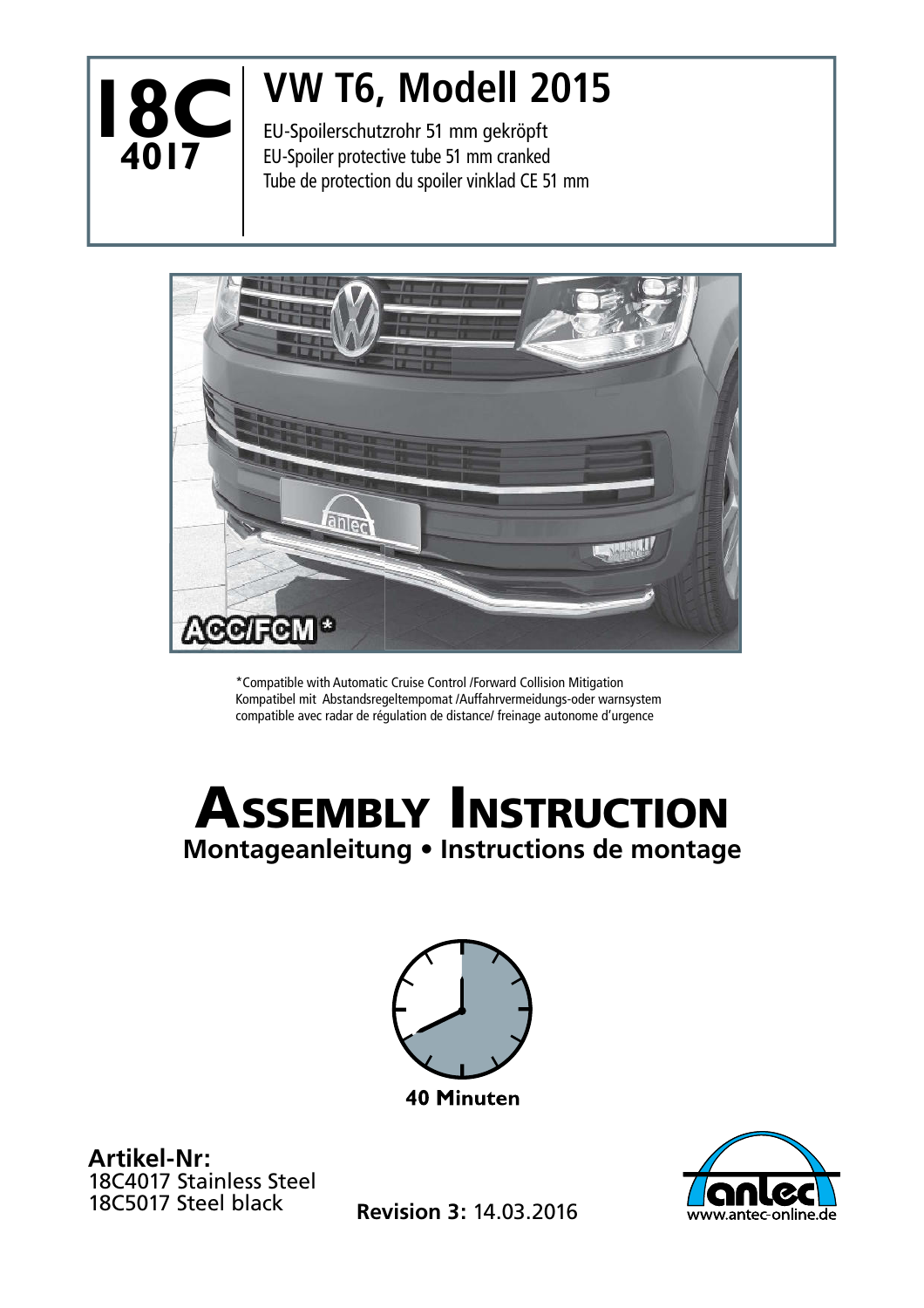

**Revision 3:** 14.03.2016

www.antec-online.de page/Seite 2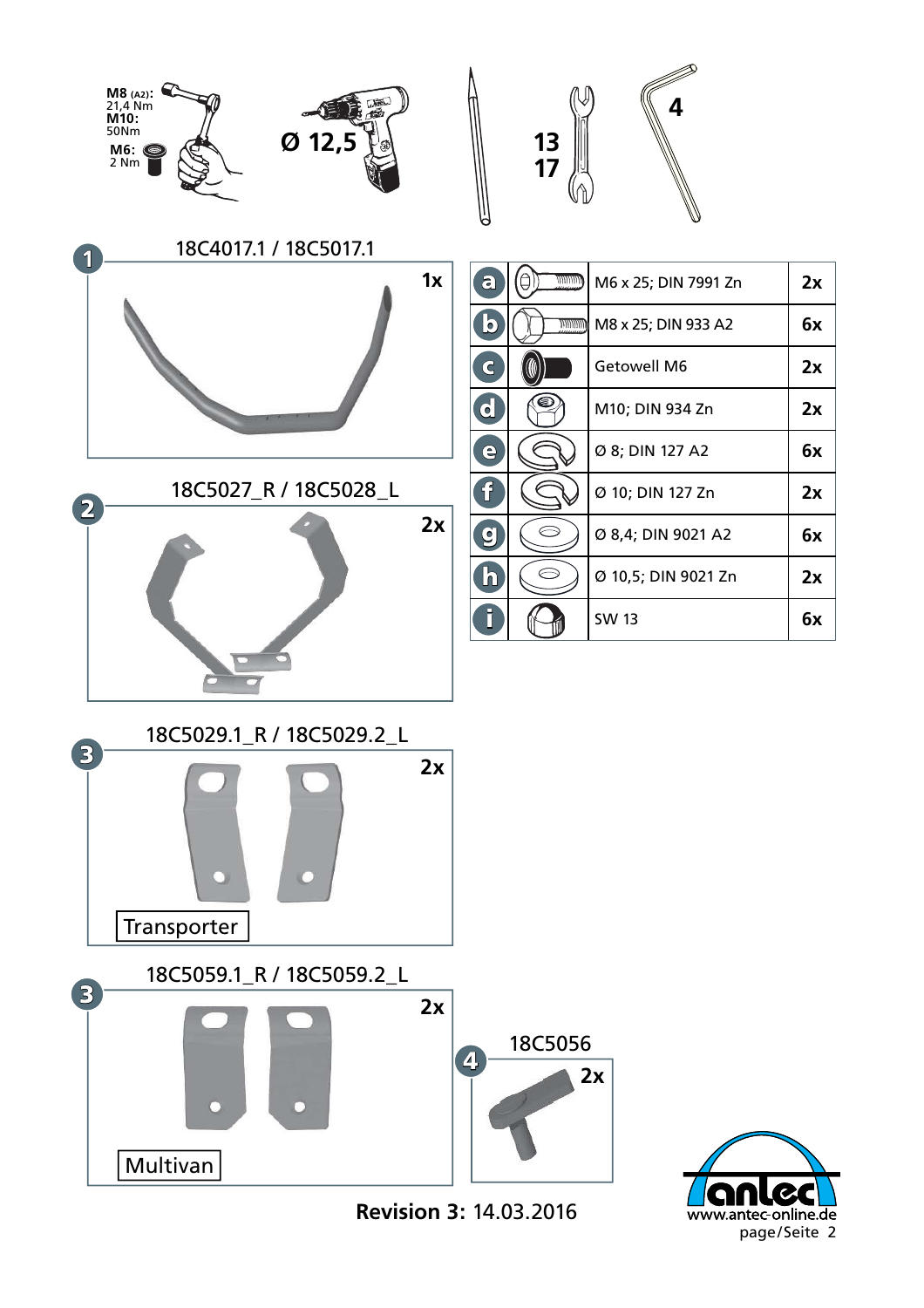

**Step 3** 4 **2x**  $\mathcal{O}$ 2 h f d



**Revision 3:** 14.03.2016

www.antec-online.de page/Seite 3